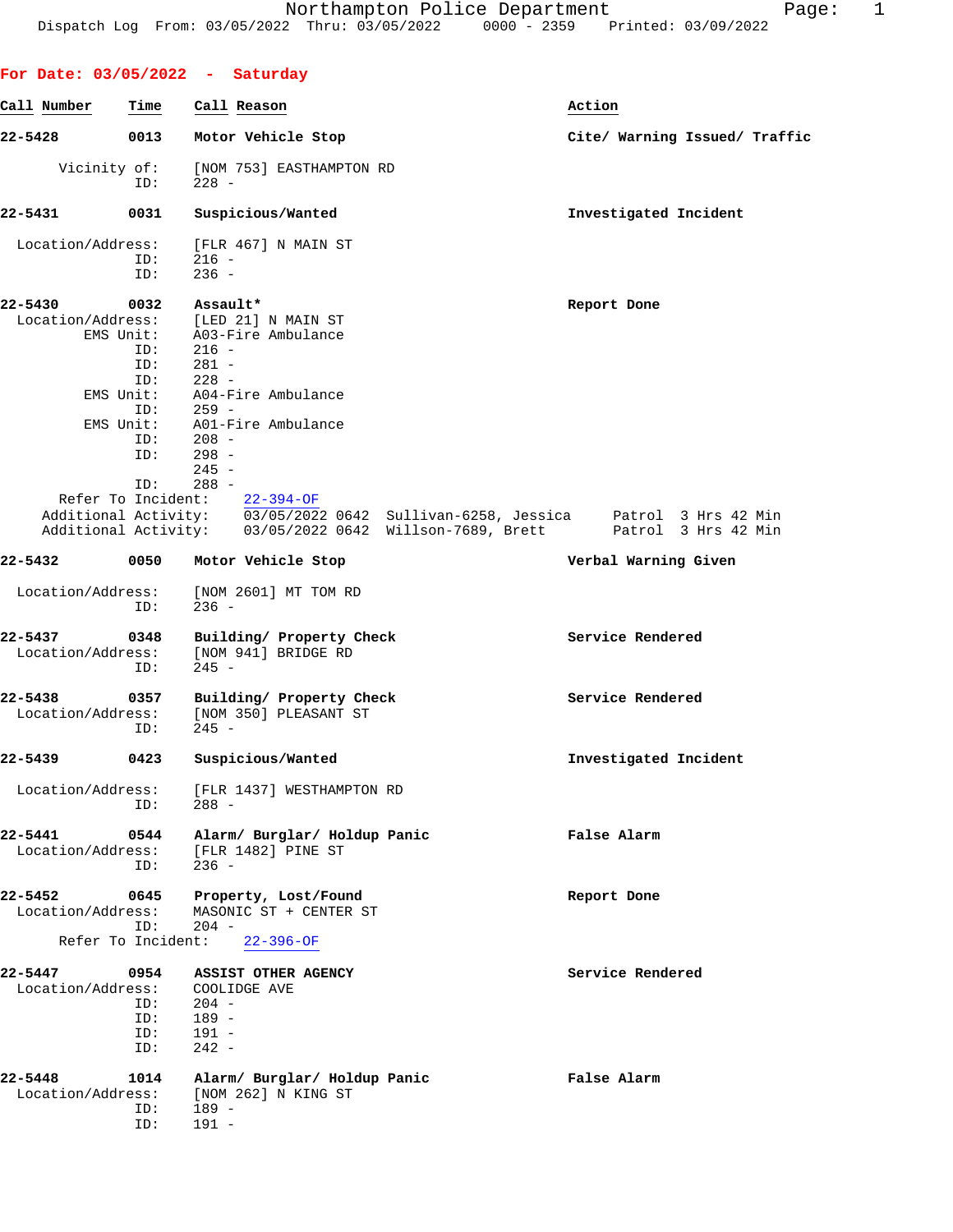| $22 - 5451$<br>Location/Address: | 1133<br>ID:               | Park and Walk<br>MAIN ST<br>$189 -$                                                                     | Service Rendered              |
|----------------------------------|---------------------------|---------------------------------------------------------------------------------------------------------|-------------------------------|
| $22 - 5457$<br>Location/Address: | 1239<br>ID:               | Property, Lost/Found<br>[NOM 188] CENTER ST<br>197 -                                                    | Service Rendered              |
| 22-5458                          | 1253<br>ID:<br>ID:        | Disturbance<br>Vicinity of: [LED 18] HAYDENVILLE RD<br>$248 -$<br>$242 -$                               | Person Gone                   |
| 22-5459<br>Location/Address:     | 1307<br>ID:<br>ID:<br>ID: | <b>Juvenile Problem</b><br>[FLR] FAIRFIELD AVE<br>$248 -$<br>$242 -$<br>$COR01 -$                       | Service Rendered              |
| 22-5462                          | 1330                      | Traffic Accident                                                                                        | Investigated Incident         |
|                                  | ID:                       | Location/Address: [NOM 630] MAIN ST<br>$262 -$<br>Refer To Accident: 22-92-AC                           |                               |
| $22 - 5463$                      | ID:<br>ID:<br>ID:         | 1338 Trespassing/ Unwanted Guest<br>Location/Address: [NOM 19] BRIDGE ST<br>$242 -$<br>$248 -$<br>191 - | Service Rendered              |
| 22-5467                          | 1616                      | Suspicious/Wanted                                                                                       | Investigated Incident         |
| Location/Address:                | ID:                       | [NOM 1618] KING ST<br>$287 -$                                                                           |                               |
| 22-5468                          | 1643                      | Traffic Accident                                                                                        | Cite/ Warning Issued/ Traffic |
| Location/Address:                | ID:<br>ID:                | ELM ST + STATE ST<br>261 -<br>$287 -$                                                                   |                               |
|                                  |                           | Refer To Accident: 22-93-AC                                                                             |                               |
| 22-5469                          |                           | 1648 Trespassing/ Unwanted Guest                                                                        | Verbal Warning Given          |
| Location/Address:                | ID:<br>ID:                | [NOM 681] MASONIC ST<br>$242 -$<br>$197 -$                                                              |                               |
| $22 - 5472$<br>Location/Address: | 1720<br>ID:<br>ID:<br>ID: | Alarm/ Burglar/ Holdup Panic<br>WASHINGTON PL<br>$261 -$<br>$242 -$<br>$210 -$                          | False Alarm                   |
| $22 - 5475$                      | 1813                      | Motor Vehicle Stop                                                                                      | Verbal Warning Given          |
| Vicinity of:                     | ID:                       | [NOM 400] STATE ST<br>$242 -$                                                                           |                               |
| 22-5478                          | 1918                      | Parking Violation                                                                                       | Cite/ Warning Issued/ Traffic |
| Location/Address:                | ID:                       | [NOM 2223] CRAFTS AVE<br>$298 -$<br>$245 -$                                                             |                               |
| 22-5479                          |                           |                                                                                                         |                               |
|                                  | 1956                      | Parking Violation                                                                                       | Cite/ Warning Issued/ Traffic |